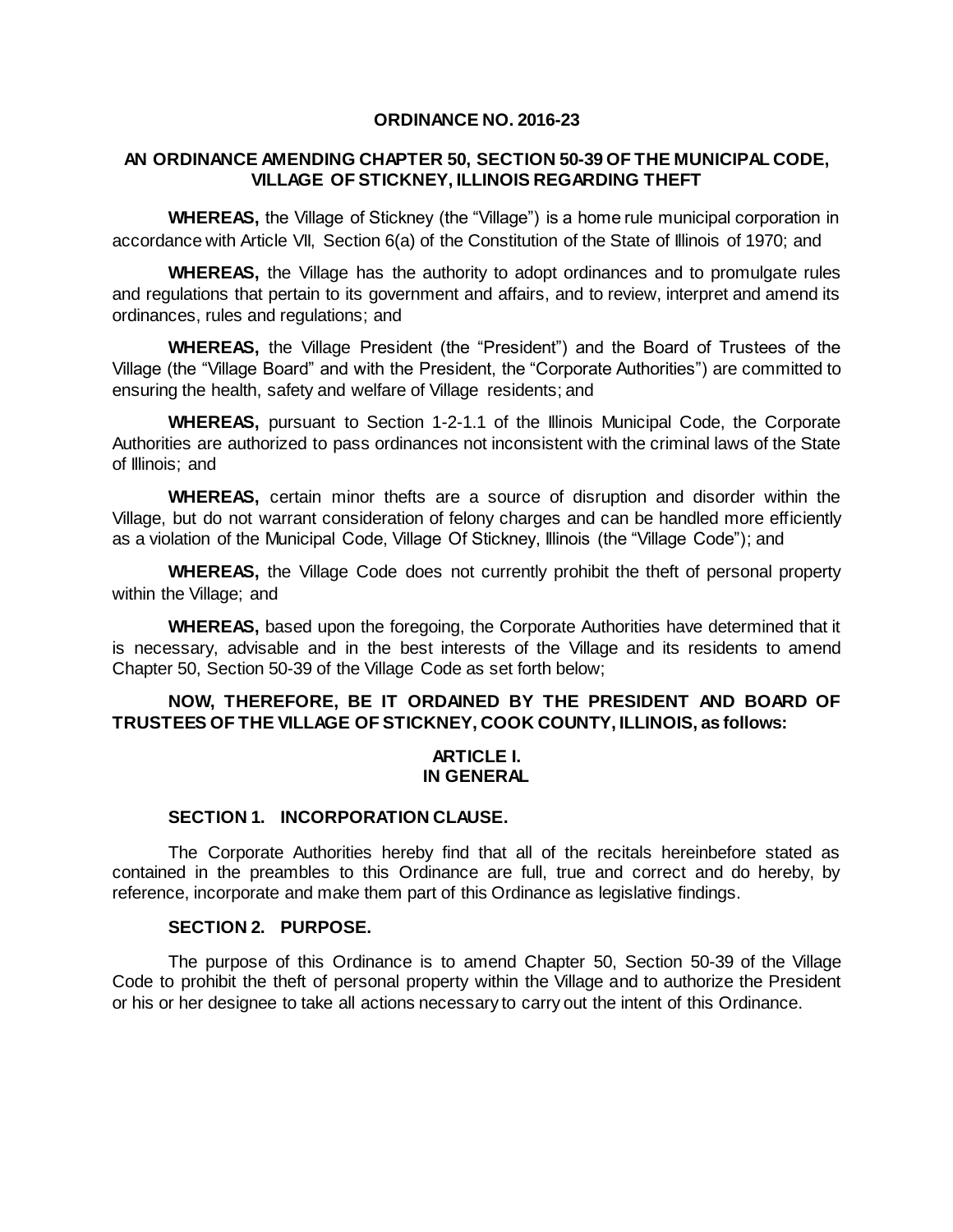## **ARTICLE II. AMENDMENT OF CHAPTER 50, SECTION 50-39 OF THE MUNICIPAL CODE, VILLAGE OF STICKNEY, ILLINOIS**

# **SECTION 3.0. AMENDMENT OF CHAPTER 50, SECTION 50-39.**

That the Village Code is hereby amended, notwithstanding any provision, ordinance, resolution or Village Code section to the contrary, by deleting Chapter 50, Section 50-39, and replacing said Section with the following:

## **Sec. 50-39. Theft.**

No person within the Village, upon either public or private property, shall:

- (a) Obtain or exert unauthorized control over property owned by another person;
- (b) Obtain, by deception, control over property owned by another person;
- (c) Obtain, by threat, control over any property; or
- (d) Obtain control over stolen property knowing the property to have been stolen by another, or under such circumstances as would reasonably induce them to believe that the property was stolen, and:
	- (1) Intends to deprive the owner permanently of the use or benefit of the property;
	- (2) Knowingly uses, conceals or abandons the property in such manner to deprive such owner permanently of such use or benefits; or
	- (3) Uses, conceals or abandons the property knowing that such use, concealment or abandonment probably will deprive the owner permanently of such use or benefit.

# **SECTION 3.1. OTHER ACTIONS AUTHORIZED.**

The officers, employees and/or agents of the Village shall take all action necessary or reasonably required to carry out, give effect to and consummate the amendments contemplated by this Ordinance and shall take all action necessary in conformity therewith. The officers, employees and/or agents of the Village are specifically authorized and directed to draft and disseminate any and all necessary forms or notices to be utilized in connection with the intent of this Ordinance.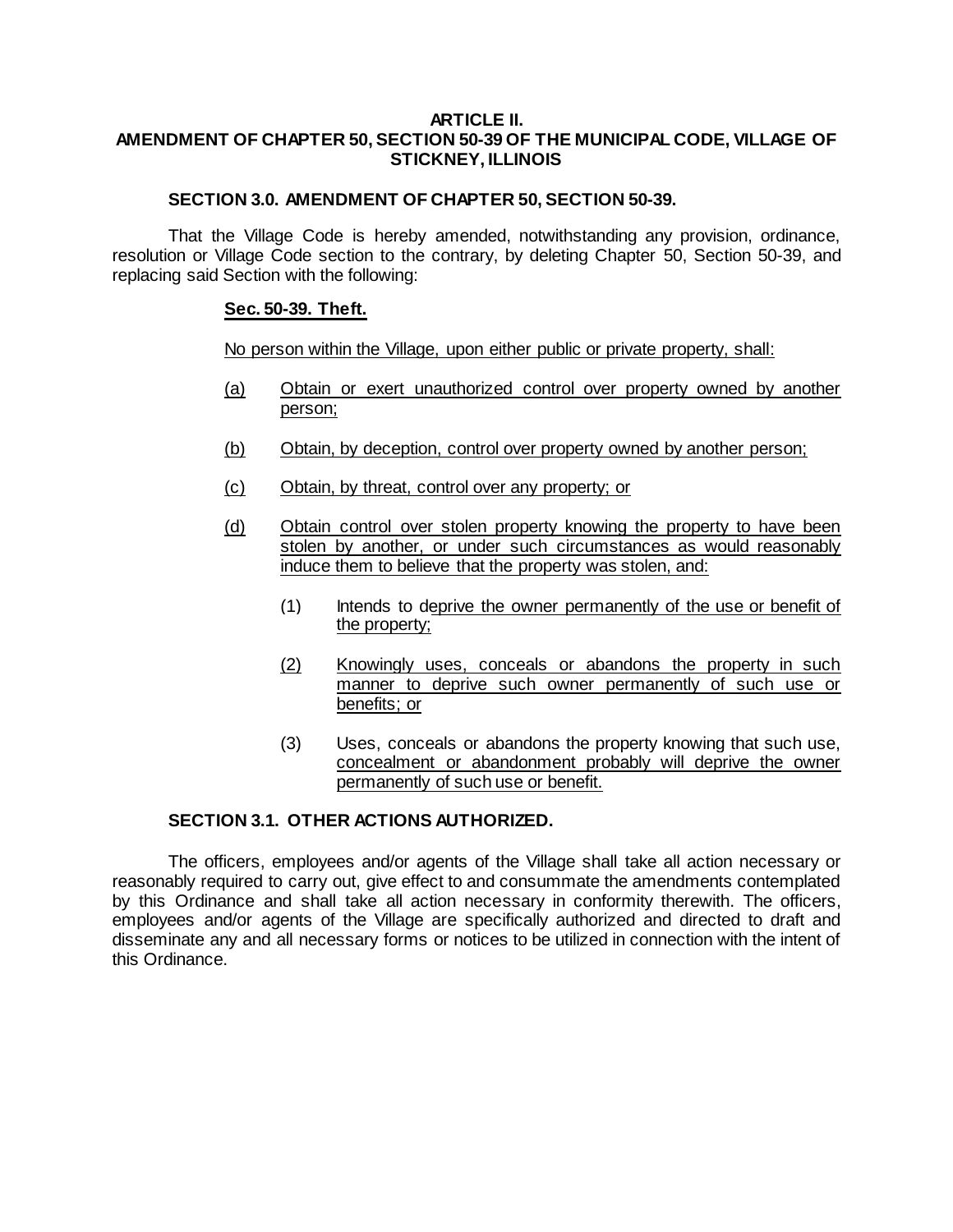### **ARTICLE III. HEADINGS, SAVINGS CLAUSES, PUBLICATION, EFFECTIVE DATE**

#### **SECTION 4. HEADINGS.**

The headings of the articles, sections, paragraphs and subparagraphs of this Ordinance are inserted solely for the convenience of reference and form no substantive part of this Ordinance nor should they be used in any interpretation or construction of any substantive provision of this Ordinance.

### **SECTION 5. SEVERABILITY.**

The provisions of this Ordinance are hereby declared to be severable and should any provision of this Ordinance be determined to be in conflict with any law, statute or regulation by a court of competent jurisdiction, said provision shall be excluded and deemed inoperative, unenforceable and as though not provided for herein and all other provisions shall remain unaffected, unimpaired, valid and in full force and effect.

## **SECTION 6. SUPERSEDER.**

All code provisions, ordinances, resolutions, rules and orders, or parts thereof, in conflict herewith are, to the extent of such conflict, hereby superseded.

## **SECTION 7. PUBLICATION.**

A full, true and complete copy of this Ordinance shall be published in pamphlet form or in a newspaper published and of general circulation within the Village as provided by the Illinois Municipal Code, as amended.

# **SECTION 8. EFFECTIVE DATE.**

This Ordinance shall be effective and in full force ten (10) days after its passage and approval.

(REMAINDER OF THIS PAGE INTENTIONALLY LEFT BLANK)